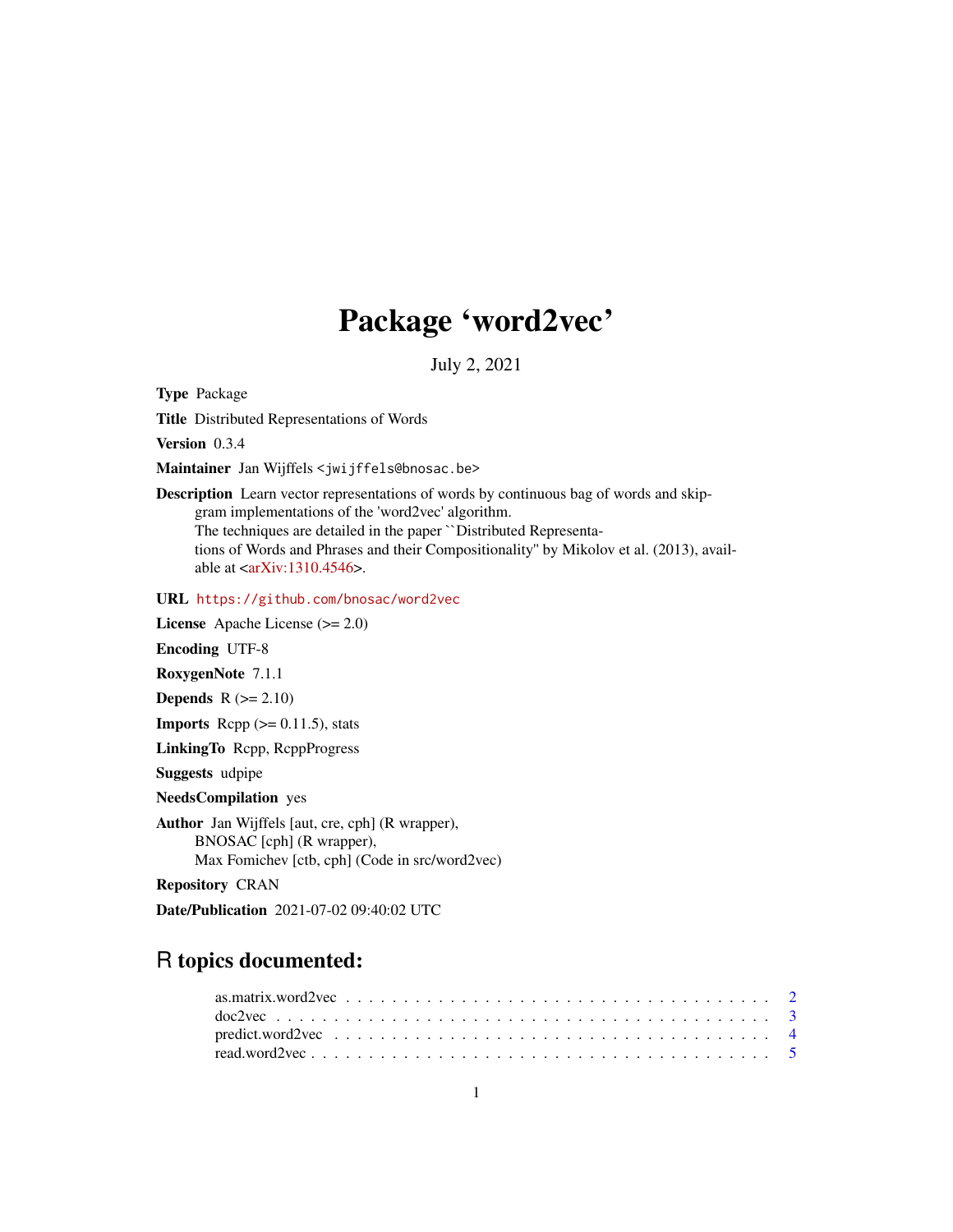<span id="page-1-0"></span>

| Index |  |
|-------|--|
|       |  |
|       |  |
|       |  |
|       |  |
|       |  |

<span id="page-1-1"></span>as.matrix.word2vec *Get the word vectors of a word2vec model*

## Description

Get the word vectors of a word2vec model as a dense matrix.

## Usage

```
## S3 method for class 'word2vec'
as.matrix(x, encoding = "UTF-8", \dots)
```
## Arguments

| X        | a word2vec model as returned by word2vec or read, word2vec                     |
|----------|--------------------------------------------------------------------------------|
| encoding | set the encoding of the row names to the specified encoding. Defaults to 'UTF- |
| $\cdots$ | not used                                                                       |

## Value

a matrix with the word vectors where the rownames are the words from the model vocabulary

## See Also

[word2vec](#page-7-1), [read.word2vec](#page-4-1)

```
path <- system.file(package = "word2vec", "models", "example.bin")
model <- read.word2vec(path)
embedding <- as.matrix(model)
```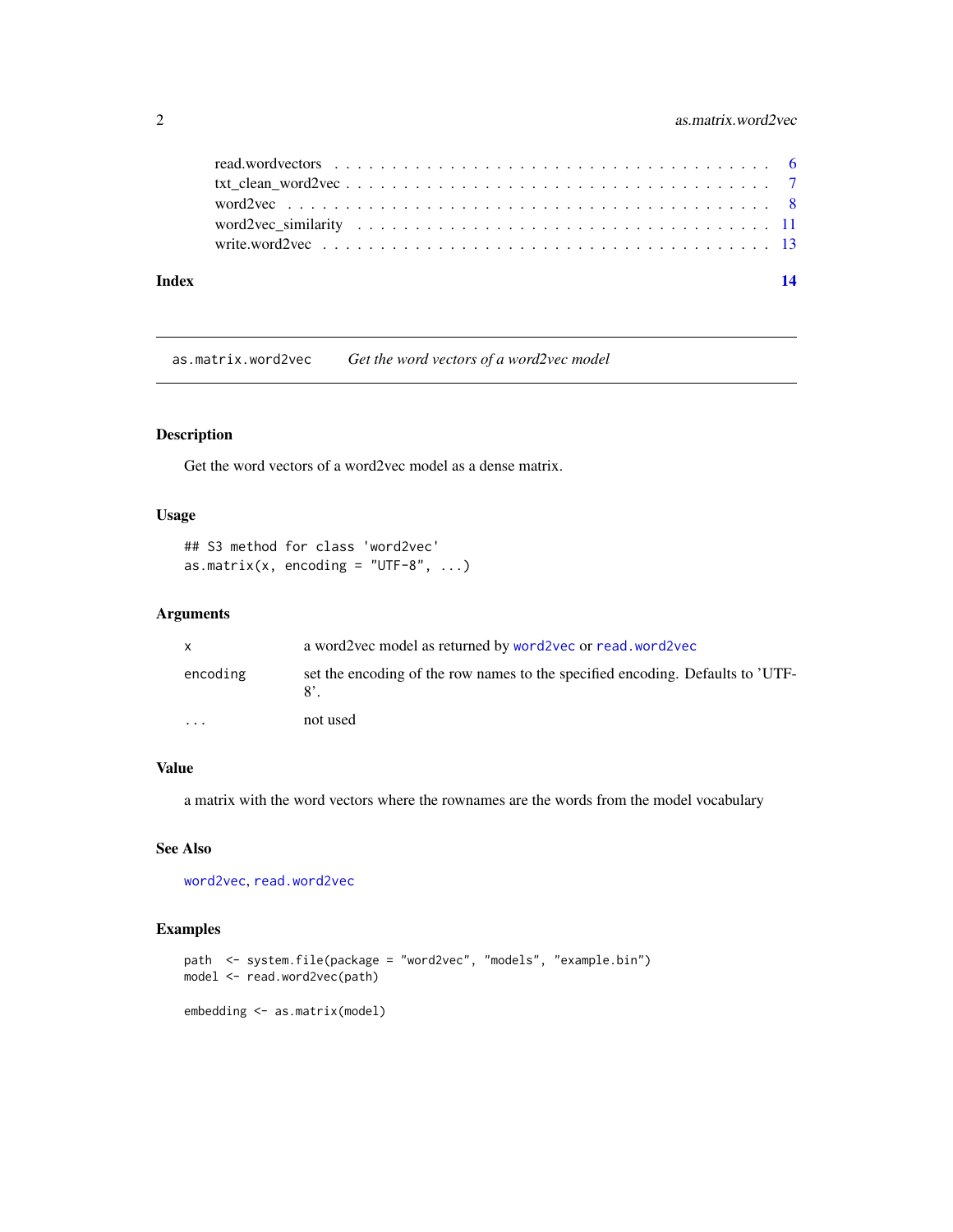<span id="page-2-0"></span>

#### Description

Document vectors are the sum of the vectors of the words which are part of the document standardised by the scale of the vector space. This scale is the sqrt of the average inner product of the vector elements.

#### Usage

```
doc2vec(object, newdata, split = "", encoding = "UTF-8", ...)
```
## Arguments

| object   | a word2vec model as returned by word2vec or read.word2vec                                                                                                                                                                                                                                                                                   |
|----------|---------------------------------------------------------------------------------------------------------------------------------------------------------------------------------------------------------------------------------------------------------------------------------------------------------------------------------------------|
| newdata  | either a list of tokens where each list element is a character vector of tokens<br>which form the document and the list name is considered the document identi-<br>fier; or a data frame with columns doc id and text; or a character vector with<br>texts where the character vector names will be considered the document identi-<br>fier |
| split    | in case newdata is not a list of tokens, text will be splitted into tokens by splitting<br>based on function strsplit with the provided split argument                                                                                                                                                                                      |
| encoding | set the encoding of the text elements to the specified encoding. Defaults to<br>$'$ UTF-8'.                                                                                                                                                                                                                                                 |
| $\cdots$ | not used                                                                                                                                                                                                                                                                                                                                    |

## Value

a matrix with 1 row per document containing the text document vectors, the rownames of this matrix are the document identifiers

#### See Also

[word2vec](#page-7-1), [predict.word2vec](#page-3-1)

```
path <- system.file(package = "word2vec", "models", "example.bin")
model <- read.word2vec(path)
x \le - data.frame(doc_id = c("doc1", "doc2", "testmissingdata"),
              text = c("there is no toilet. on the bus", "no tokens from dictionary", NA),
                stringsAsFactors = FALSE)
emb <- doc2vec(model, x, type = "embedding")
emb
newdoc <- doc2vec(model, "i like busses with a toilet")
```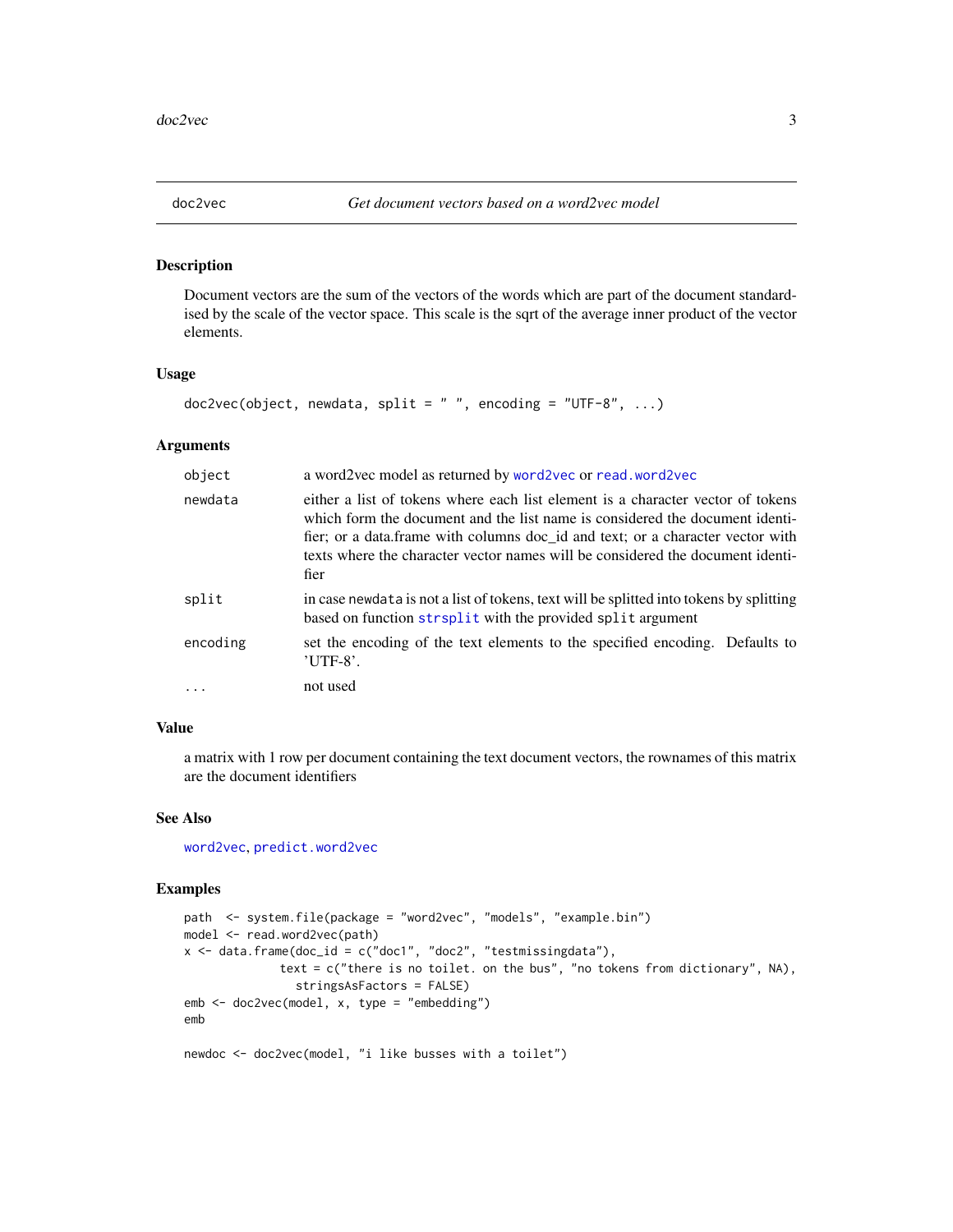```
word2vec_similarity(emb, newdoc)
## similar way of extracting embeddings
x \leftarrow setNames(object = c("there is no toilet. on the bus", "no tokens from dictionary", NA),
              nm = c("a", "b", "c")emb <- doc2vec(model, x, type = "embedding")
emb
## similar way of extracting embeddings
x \leftarrow setNames(object = c("there is no toilet. on the bus", "no tokens from dictionary", NA),
              nm = c("a", "b", "c"))
x \leftarrow \text{strsplit}(x, "[-.]")emb <- doc2vec(model, x, type = "embedding")
emb
## show behaviour in case of NA or character data of no length
x \le - list(a = character(), b = c("bus", "toilet"), c = NA)
emb <- doc2vec(model, x, type = "embedding")
emb
```
<span id="page-3-1"></span>predict.word2vec *Predict functionalities for a word2vec model*

#### Description

Get either

- the embedding of words
- the nearest words which are similar to either a word or a word vector

#### Usage

```
## S3 method for class 'word2vec'
predict(
 object,
  newdata,
  type = c("nearest", "embedding"),
  top_n = 10L,
  encoding = "UTF-8",
  ...
)
```
#### Arguments

| object  | a word2vec model as returned by word2vec or read, word2vec                                                                                                                     |
|---------|--------------------------------------------------------------------------------------------------------------------------------------------------------------------------------|
| newdata | for type 'embedding', newdata should be a character vector of words<br>for type 'nearest', newdata should be a character vector of words or a matrix in<br>the embedding space |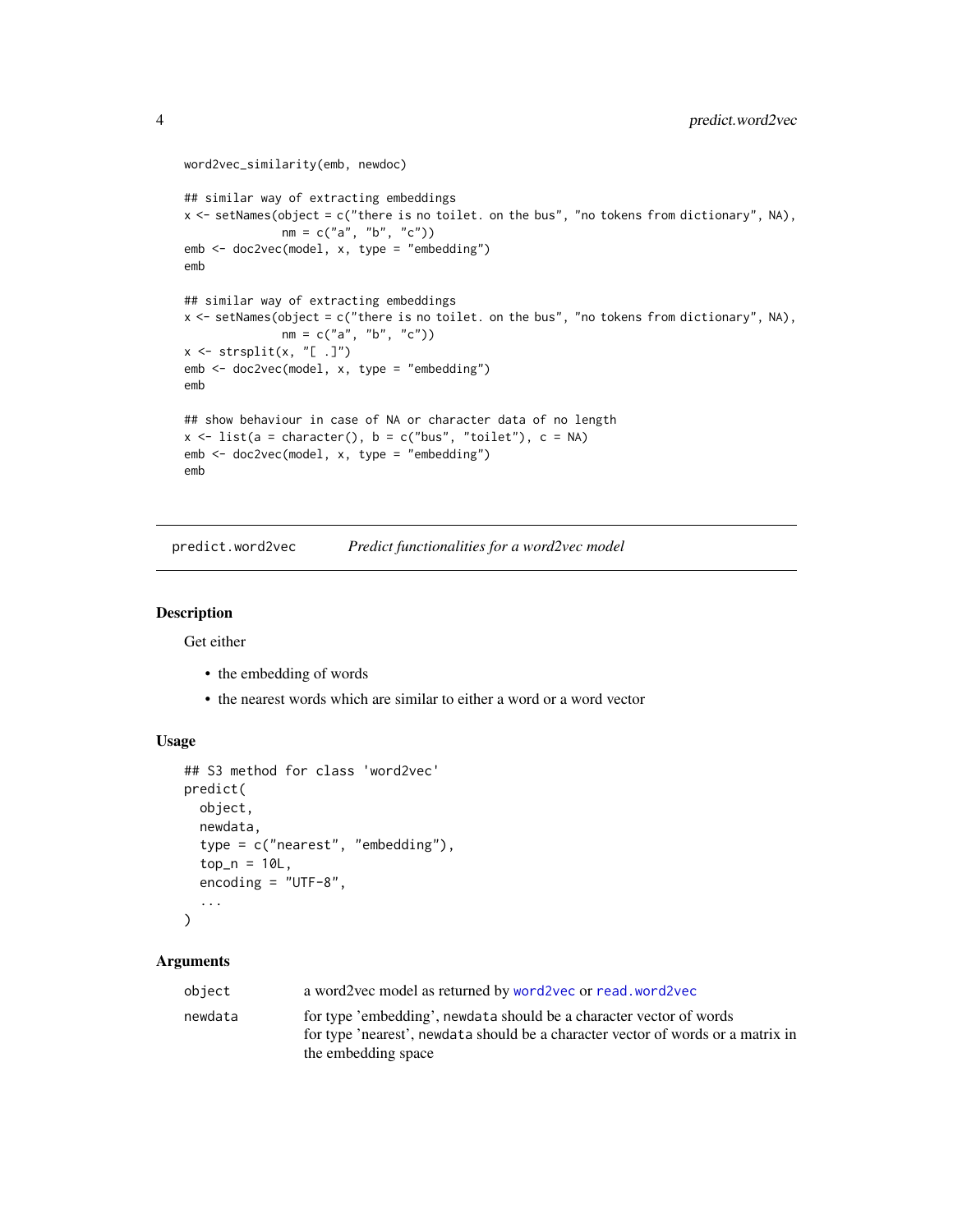<span id="page-4-0"></span>

| type      | either 'embedding' or 'nearest'. Defaults to 'nearest'.                                    |  |
|-----------|--------------------------------------------------------------------------------------------|--|
| $top_n$   | show only the top n nearest neighbours. Defaults to 10.                                    |  |
| encoding  | set the encoding of the text elements to the specified encoding. Defaults to<br>$'UTF-8'.$ |  |
| $\ddotsc$ | not used                                                                                   |  |

#### Value

depending on the type, you get a different result back:

- for type nearest: a list of data.frames with columns term, similarity and rank indicating with words which are closest to the provided newdata words or word vectors. If newdata is just one vector instead of a matrix, it returns a data.frame
- for type embedding: a matrix of word vectors of the words provided in newdata

#### See Also

[word2vec](#page-7-1), [read.word2vec](#page-4-1)

#### Examples

```
path <- system.file(package = "word2vec", "models", "example.bin")
model <- read.word2vec(path)
emb <- predict(model, c("bus", "toilet", "unknownword"), type = "embedding")
emb
nn <- predict(model, c("bus", "toilet"), type = "nearest", top_n = 5)
nn
# Do some calculations with the vectors and find similar terms to these
emb <- as.matrix(model)
vector <- emb["buurt", ] - emb["rustige", ] + emb["restaurants", ]
predict(model, vector, type = "nearest", top_n = 10)
vector <- emb["gastvrouw", ] - emb["gastvrij", ]
predict(model, vector, type = "nearest", top_n = 5)
vectors <- emb[c("gastheer", "gastvrouw"), ]
vectors <- rbind(vectors, avg = colMeans(vectors))
predict(model, vectors, type = "nearest", top_n = 10)
```
<span id="page-4-1"></span>read.word2vec *Read a binary word2vec model from disk*

#### Description

Read a binary word2vec model from disk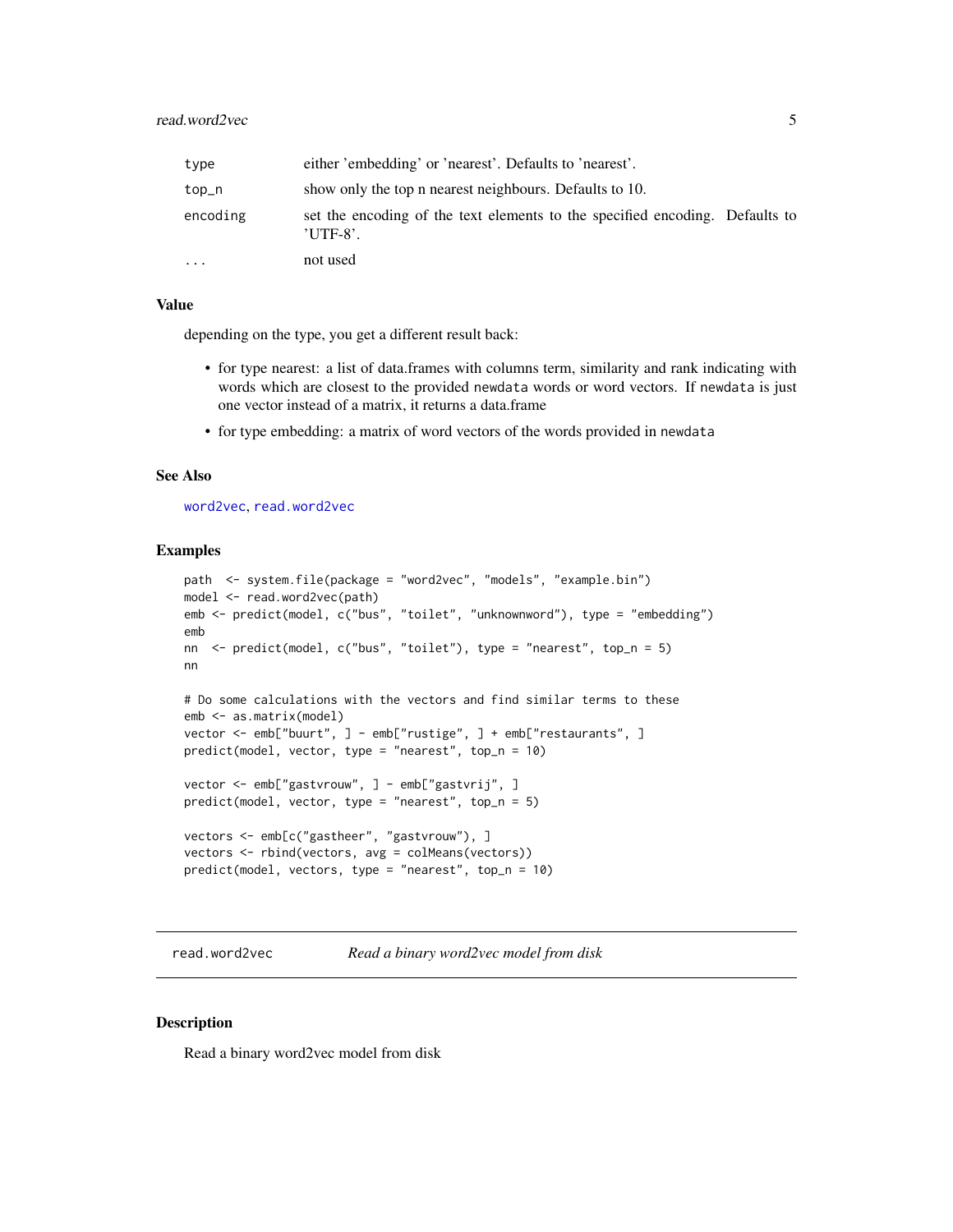#### <span id="page-5-0"></span>Usage

```
read.word2vec(file, normalize = FALSE)
```
#### **Arguments**

| file      | the path to the model file                                                                                                                   |
|-----------|----------------------------------------------------------------------------------------------------------------------------------------------|
| normalize | logical indicating to normalize the embeddings by dividing by the factor $\sqrt{\sqrt{g(t)}}$<br>$(x)$ / length $(x)$ )). Defaults to FALSE. |

#### Value

an object of class w2v which is a list with elements

- model: a Rcpp pointer to the model
- model\_path: the path to the model on disk
- dim: the dimension of the embedding matrix
- n: the number of words in the vocabulary

## Examples

```
path <- system.file(package = "word2vec", "models", "example.bin")
model <- read.word2vec(path)
vocab <- summary(model, type = "vocabulary")
emb <- predict(model, c("bus", "naar", "unknownword"), type = "embedding")
emb
nn <- predict(model, c("bus", "toilet"), type = "nearest")
nn
# Do some calculations with the vectors and find similar terms to these
emb <- as.matrix(model)
vector <- emb["gastvrouw", ] - emb["gastvrij", ]
predict(model, vector, type = "nearest", top_n = 5)
vectors <- emb[c("gastheer", "gastvrouw"), ]
vectors <- rbind(vectors, avg = colMeans(vectors))
predict(model, vectors, type = "nearest", top_n = 10)
```
read.wordvectors *Read word vectors from a word2vec model from disk*

#### Description

Read word vectors from a word2vec model from disk into a dense matrix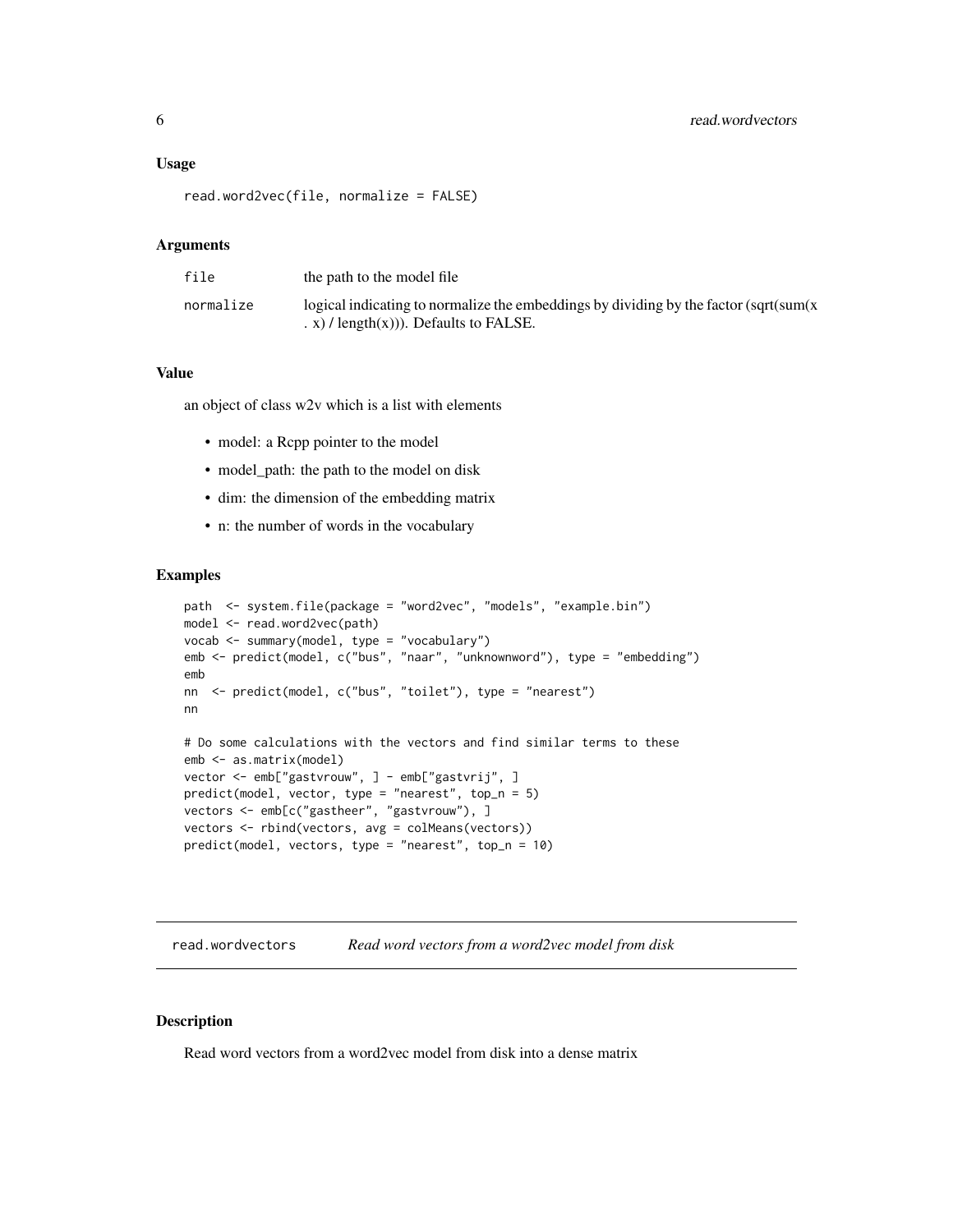<span id="page-6-0"></span>txt\_clean\_word2vec 7

## Usage

```
read.wordvectors(
  file,
  type = c("bin", "txt"),n = .Machine$integer.max,
 normalize = FALSE,
 encoding = "UTF-8"
)
```
#### **Arguments**

| file      | the path to the model file                                                                                                                         |
|-----------|----------------------------------------------------------------------------------------------------------------------------------------------------|
| type      | either 'bin' or 'txt' indicating the file is a binary file or a text file                                                                          |
| n         | integer, indicating to limit the number of words to read in. Defaults to reading<br>all words.                                                     |
| normalize | logical indicating to normalize the embeddings by dividing by the factor $\sqrt{\sqrt{\arctan(x)}}$<br>$(x)$ / length $(x)$ )). Defaults to FALSE. |
| encoding  | encoding to be assumed for the words. Defaults to 'UTF-8'                                                                                          |

## Value

A matrix with the embeddings of the words. The rownames of the matrix are the words which are by default set to UTF-8 encoding.

#### Examples

```
path <- system.file(package = "word2vec", "models", "example.bin")
embed \le- read.wordvectors(path, type = "bin", n = 10)
embed <- read.wordvectors(path, type = "bin", n = 10, normalize = TRUE)
embed <- read.wordvectors(path, type = "bin")
path <- system.file(package = "word2vec", "models", "example.txt")
embed <- read.wordvectors(path, type = "txt", n = 10)
embed <- read.wordvectors(path, type = "txt", n = 10, normalize = TRUE)
embed <- read.wordvectors(path, type = "txt")
```
txt\_clean\_word2vec *Text cleaning specific for input to word2vec*

## Description

Standardise text by

- Conversion of text from UTF-8 to ASCII
- Keeping only alphanumeric characters: letters and numbers
- Removing multiple spaces
- Removing leading/trailing spaces
- Performing lowercasing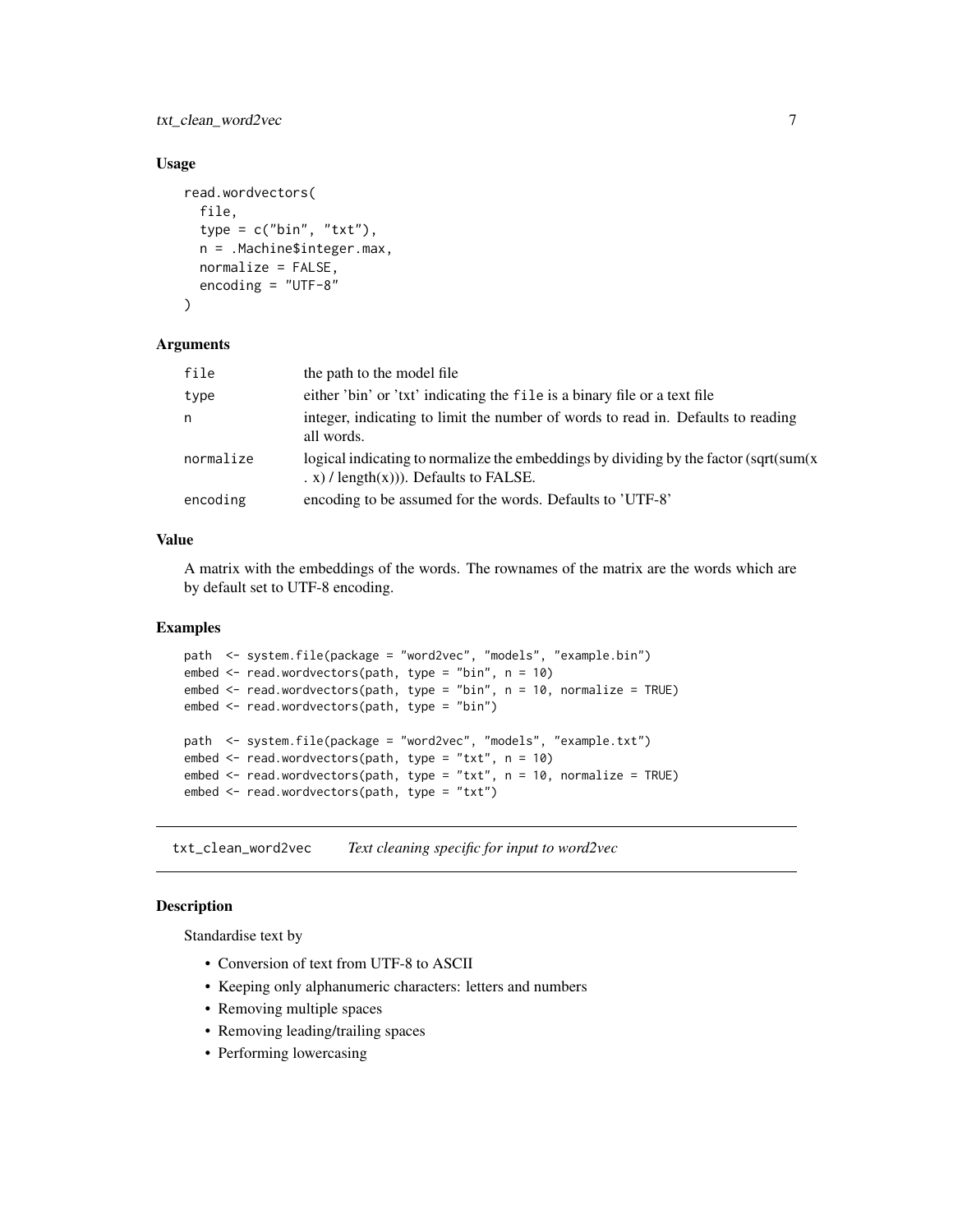#### <span id="page-7-0"></span>Usage

txt\_clean\_word2vec(x, ascii = TRUE, alpha = TRUE, tolower = TRUE, trim = TRUE)

#### Arguments

| $\mathsf{x}$ | a character vector in UTF-8 encoding                                                              |
|--------------|---------------------------------------------------------------------------------------------------|
| ascii        | logical indicating to use i conv to convert the input from UTF-8 to ASCII. De-<br>faults to TRUE. |
| alpha        | logical indicating to keep only alphanumeric characters. Defaults to TRUE.                        |
| tolower      | logical indicating to lowercase x. Defaults to TRUE.                                              |
| trim         | logical indicating to trim leading/trailing white space. Defaults to TRUE.                        |

#### Value

a character vector of the same length as x which is standardised by converting the encoding to ascii, lowercasing and keeping only alphanumeric elements

## Examples

```
x \leq -c (" Just some.texts, ok?", "123.456 and\tsome MORE! ")
txt_clean_word2vec(x)
```
<span id="page-7-1"></span>

word2vec *Train a word2vec model on text*

## Description

Construct a word2vec model on text. The algorithm is explained at [https://arxiv.org/pdf/](https://arxiv.org/pdf/1310.4546.pdf) [1310.4546.pdf](https://arxiv.org/pdf/1310.4546.pdf)

#### Usage

```
word2vec(
 x,
  type = c("cbow", "skip-gram"),
 dim = 50,
 window = ifelse(type == "cbow", 5L, 10L),
  iter = 5L,
  lr = 0.05,hs = FALSE,
 negative = 5L,
  sample = 0.001,min\_count = 5L,
  split = c(" \n\cdot \n\cdot -!!:;/\"#$%&'()*+<=>@[]\\^_`{|}~\t\v\f\r", ".\n?!"),
  stopwords = character(),
  threads = 1L,
```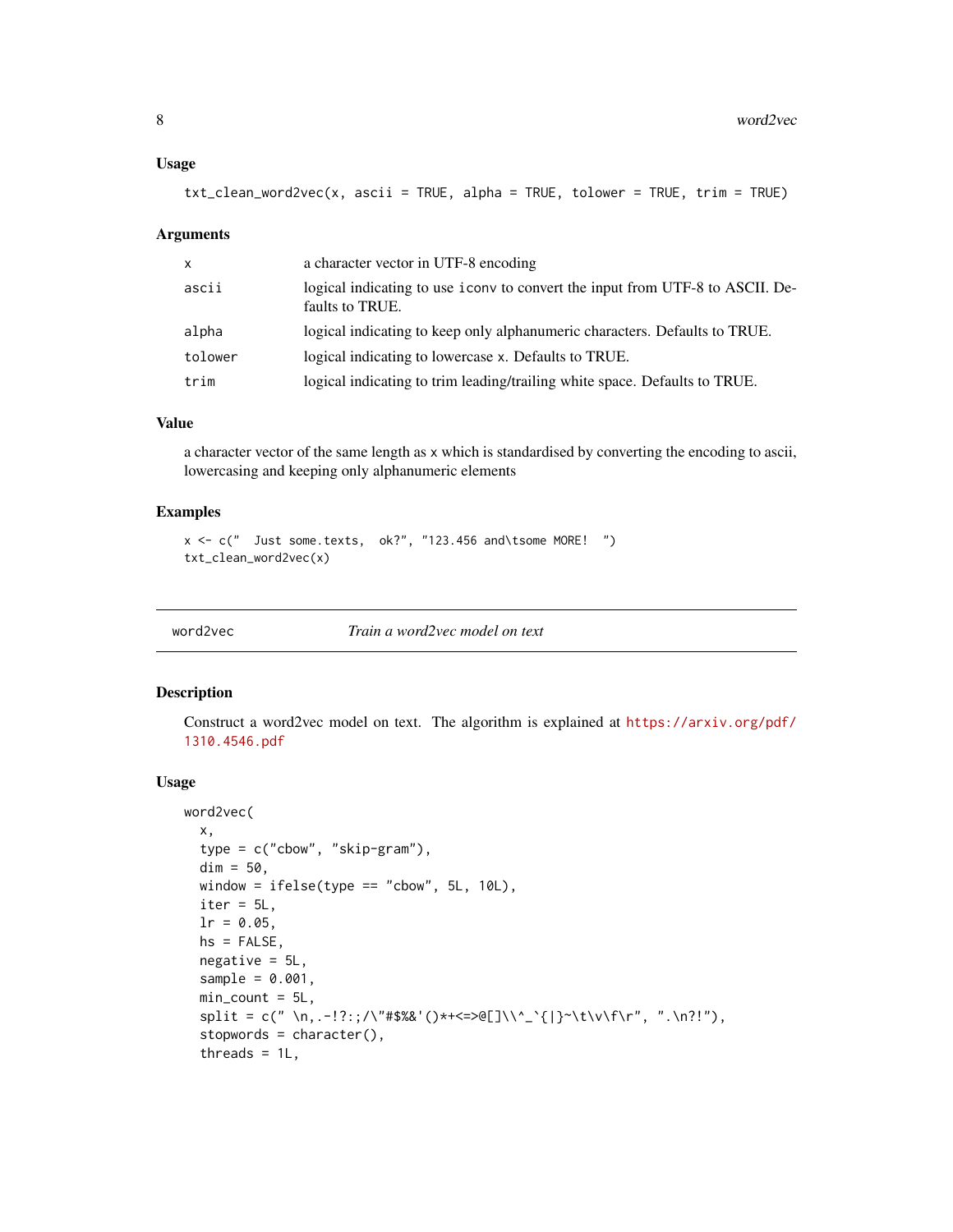#### word2vec 9

```
encoding = "UTF-8",...
\mathcal{L}
```
## Arguments

| X            | a character vector with text or the path to the file on disk containing training data                                                                                                                                                                                           |
|--------------|---------------------------------------------------------------------------------------------------------------------------------------------------------------------------------------------------------------------------------------------------------------------------------|
| type         | the type of algorithm to use, either 'cbow' or 'skip-gram'. Defaults to 'cbow'                                                                                                                                                                                                  |
| dim          | dimension of the word vectors. Defaults to 50.                                                                                                                                                                                                                                  |
| window       | skip length between words. Defaults to 5.                                                                                                                                                                                                                                       |
| iter         | number of training iterations. Defaults to 5.                                                                                                                                                                                                                                   |
| lr           | initial learning rate also known as alpha. Defaults to 0.05                                                                                                                                                                                                                     |
| hs           | logical indicating to use hierarchical softmax instead of negative sampling. De-<br>faults to FALSE indicating to do negative sampling.                                                                                                                                         |
| negative     | integer with the number of negative samples. Only used in case hs is set to<br><b>FALSE</b>                                                                                                                                                                                     |
| sample       | threshold for occurrence of words. Defaults to 0.001                                                                                                                                                                                                                            |
| $min\_count$ | integer indicating the number of time a word should occur to be considered as<br>part of the training vocabulary. Defaults to 5.                                                                                                                                                |
| split        | a character vector of length 2 where the first element indicates how to split words<br>and the second element indicates how to split sentences in x                                                                                                                             |
| stopwords    | a character vector of stopwords to exclude from training                                                                                                                                                                                                                        |
| threads      | number of CPU threads to use. Defaults to 1.                                                                                                                                                                                                                                    |
| encoding     | the encoding of x and stopwords. Defaults to 'UTF-8'. Calculating the model<br>always starts from files allowing to build a model on large corpora. The encoding<br>argument is passed on to file when writing x to hard disk in case you provided<br>it as a character vector. |
| $\cdots$     | further arguments passed on to the $C++$ function $w2v_t$ train - for expert use<br>only                                                                                                                                                                                        |

#### Details

Some advice on the optimal set of parameters to use for training as defined by Mikolov et al.

- argument type: skip-gram (slower, better for infrequent words) vs cbow (fast)
- argument hs: the training algorithm: hierarchical softmax (better for infrequent words) vs negative sampling (better for frequent words, better with low dimensional vectors)
- argument dim: dimensionality of the word vectors: usually more is better, but not always
- argument window: for skip-gram usually around 10, for cbow around 5
- argument sample: sub-sampling of frequent words: can improve both accuracy and speed for large data sets (useful values are in range 0.001 to 0.00001)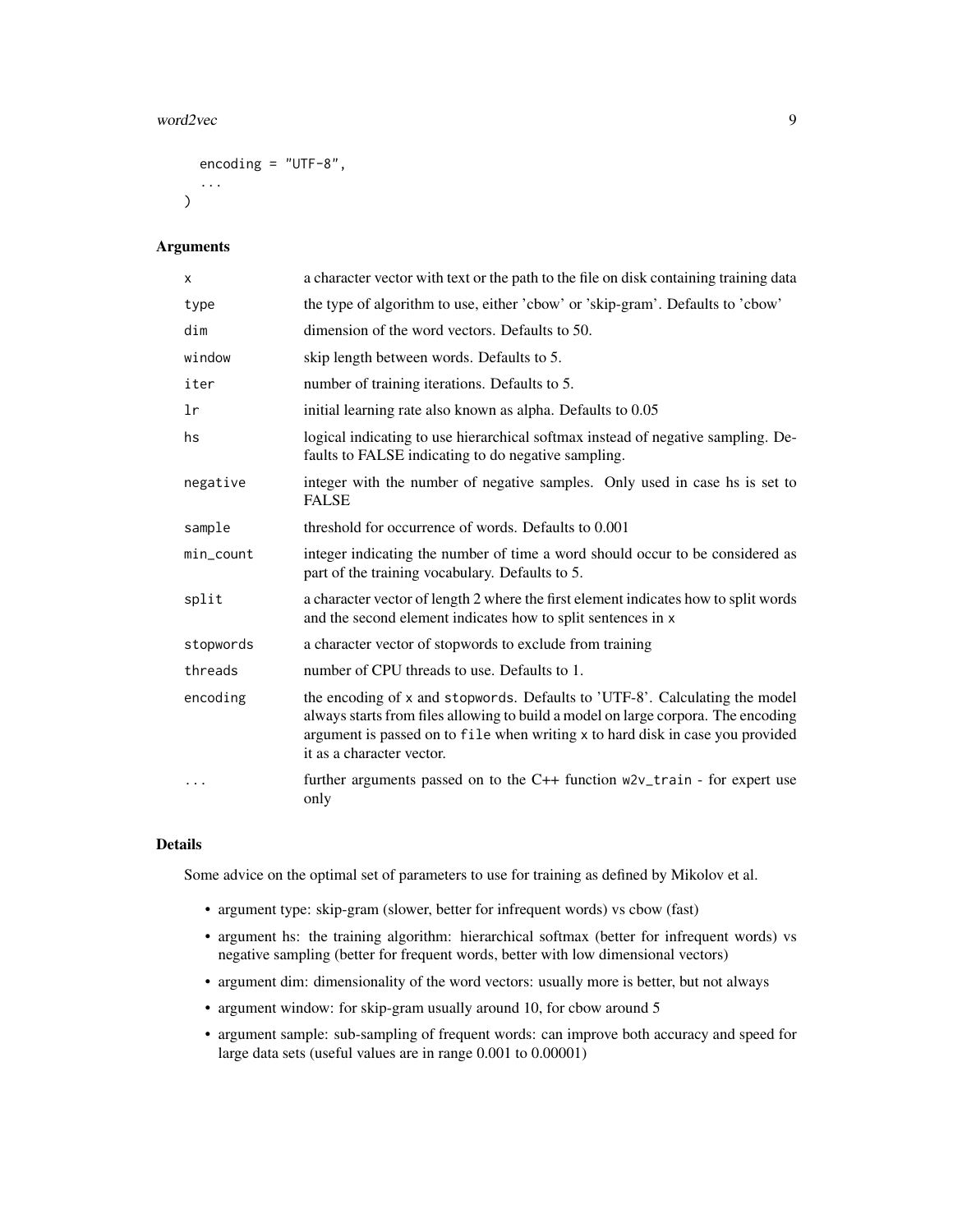#### <span id="page-9-0"></span>Value

an object of class w2v\_trained which is a list with elements

- model: a Rcpp pointer to the model
- data: a list with elements file: the training data used, stopwords: the character vector of stopwords, n
- vocabulary: the number of words in the vocabulary
- success: logical indicating if training succeeded
- error\_log: the error log in case training failed
- control: as list of the training arguments used, namely min\_count, dim, window, iter, lr, skipgram, hs, negative, sample, split\_words, split\_sents, expTableSize and expValueMax

#### References

<https://github.com/maxoodf/word2vec>, <https://arxiv.org/pdf/1310.4546.pdf>

#### See Also

[predict.word2vec](#page-3-1), [as.matrix.word2vec](#page-1-1)

```
library(udpipe)
## Take data and standardise it a bit
data(brussels_reviews, package = "udpipe")
x \le - subset(brussels_reviews, language == "nl")
x <- tolower(x$feedback)
## Build the model get word embeddings and nearest neighbours
model \le word2vec(x = x, dim = 15, iter = 20)
emb <- as.matrix(model)
head(emb)
emb <- predict(model, c("bus", "toilet", "unknownword"), type = "embedding")
emb
nn <- predict(model, c("bus", "toilet"), type = "nearest", top_n = 5)
nn
## Get vocabulary
vocab <- summary(model, type = "vocabulary")
# Do some calculations with the vectors and find similar terms to these
emb <- as.matrix(model)
vector <- emb["buurt", ] - emb["rustige", ] + emb["restaurants", ]
predict(model, vector, type = "nearest", top_n = 10)
vector <- emb["gastvrouw", ] - emb["gastvrij", ]
predict(model, vector, type = "nearest", top_n = 5)
vectors <- emb[c("gastheer", "gastvrouw"), ]
```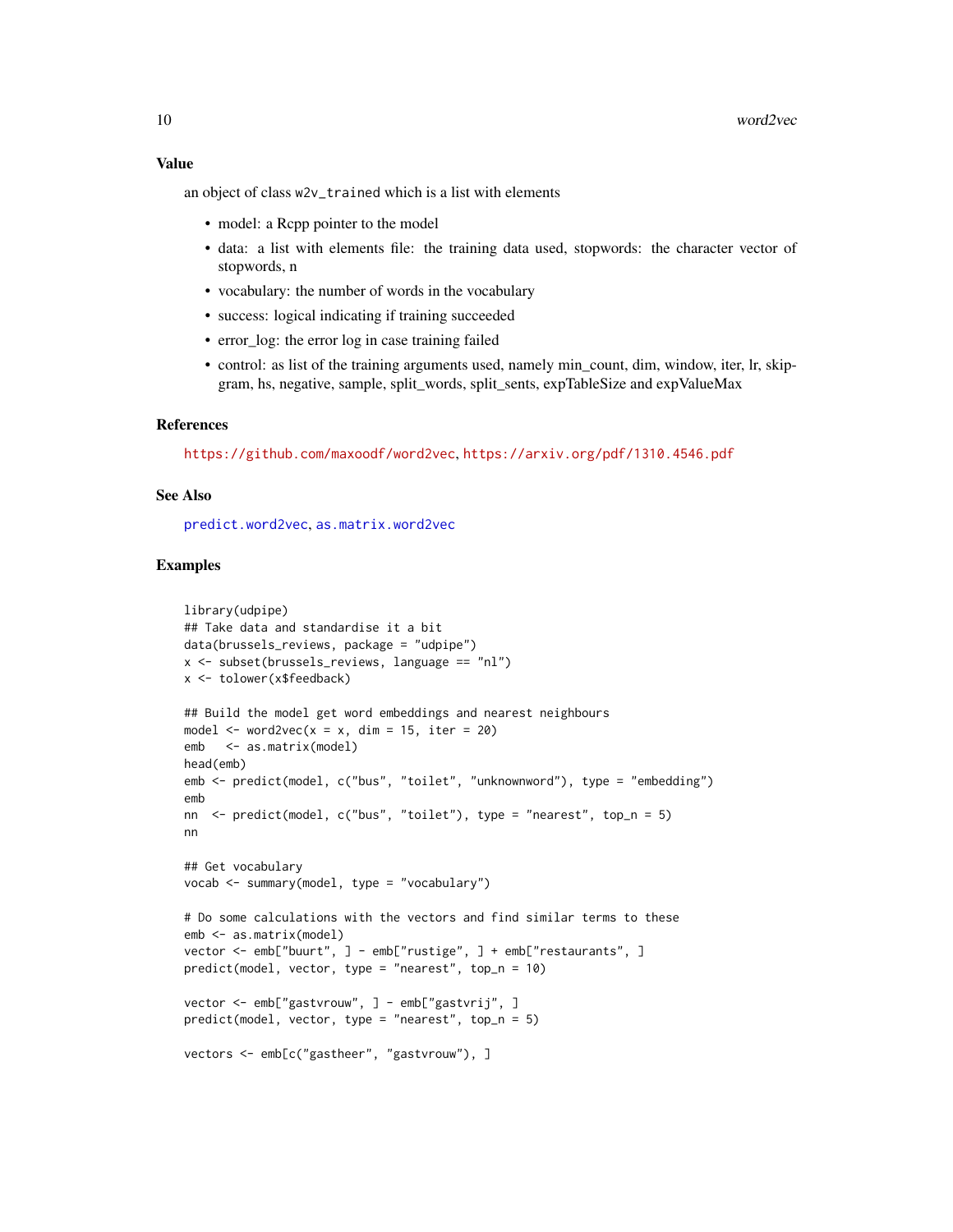```
vectors <- rbind(vectors, avg = colMeans(vectors))
predict(model, vectors, type = "nearest", top_n = 10)
## Save the model to hard disk
path <- "mymodel.bin"
write.word2vec(model, file = path)
model <- read.word2vec(path)
##
## Example getting word embeddings
## which are different depending on the parts of speech tag
## Look to the help of the udpipe R package
## to get parts of speech tags on text
##
library(udpipe)
data(brussels_reviews_anno, package = "udpipe")
x <- subset(brussels_reviews_anno, language == "fr")
x \le subset(x, grepl(xpos, pattern = paste(LETTERS, collapse = "|")))
x$text <- sprintf("%s/%s", x$lemma, x$xpos)
x <- subset(x, !is.na(lemma))
x <- paste.data.frame(x, term = "text", group = "doc_id", collapse = "")
x <- x$text
model \leq word2vec(x = x, dim = 15, iter = 20, split = c(" ", ".\n?!"))
emb <- as.matrix(model)
nn <- predict(model, c("cuisine/NN", "rencontrer/VB"), type = "nearest")
nn
nn <- predict(model, c("accueillir/VBN", "accueillir/VBG"), type = "nearest")
nn
```
word2vec\_similarity *Similarity between word vectors as used in word2vec*

#### **Description**

The similarity between word vectors is defined

- for type 'dot': as the square root of the average inner product of the vector elements (sqrt(sum(x . y)  $/$  ncol(x))) capped to zero
- for type 'cosine': as the the cosine similarity, namely sum(x . y) / (sum(x^2)\*sum(y^2))

#### Usage

```
word2vec_similarity(x, y, top_n = +Inf, type = c("dot", "cosine"))
```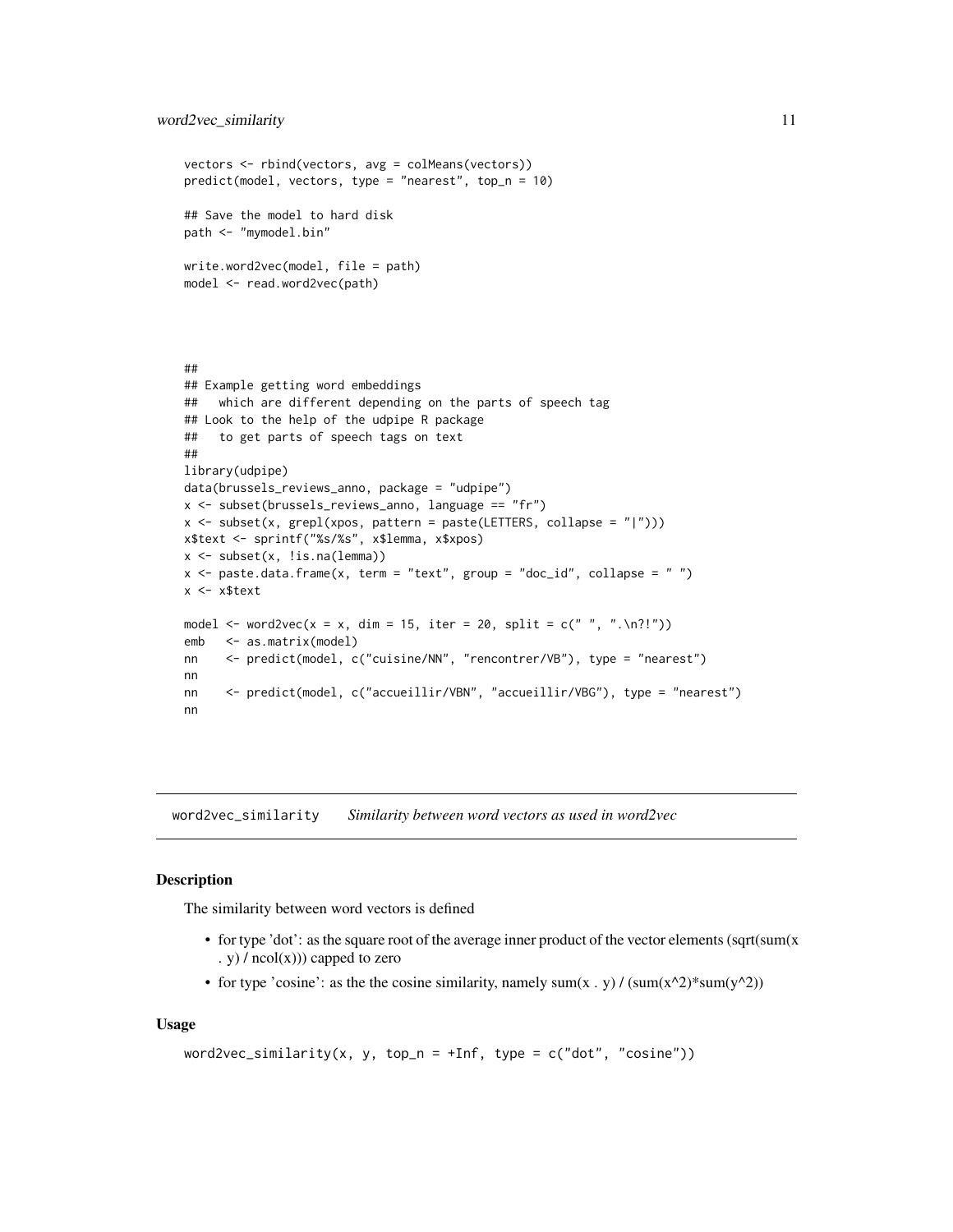#### <span id="page-11-0"></span>Arguments

| $\mathsf{x}$ | a matrix with embeddings where the rownames of the matrix provide the label<br>of the term                                                                                                                                                 |
|--------------|--------------------------------------------------------------------------------------------------------------------------------------------------------------------------------------------------------------------------------------------|
| y            | a matrix with embeddings where the rownames of the matrix provide the label<br>of the term                                                                                                                                                 |
| top_n        | integer indicating to return only the top n most similar terms from y for each row<br>of x. If top_n is supplied, a data.frame will be returned with only the highest<br>similarities between x and y instead of all pairwise similarities |
| type         | character string with the type of similarity. Either 'dot' or 'cosine'. Defaults to<br>'dot'.                                                                                                                                              |

#### Value

By default, the function returns a similarity matrix between the rows of  $x$  and the rows of  $y$ . The similarity between row i of x and row j of y is found in cell  $[i, j]$  of the returned similarity matrix. If top\_n is provided, the return value is a data.frame with columns term1, term2, similarity and rank indicating the similarity between the provided terms in x and y ordered from high to low similarity and keeping only the top\_n most similar records.

#### See Also

[word2vec](#page-7-1)

```
x \le - matrix(rnorm(6), nrow = 2, ncol = 3)
rownames(x) \leq c("word1", "word2")
y \le - matrix(rnorm(15), nrow = 5, ncol = 3)
rownames(y) <- c("term1", "term2", "term3", "term4", "term5")
word2vec_similarity(x, y)
word2vec_similarity(x, y, top_n = 1)
word2vec_similarity(x, y, top_n = 2)
word2vec_similarity(x, y, top_n = +Inf)
word2vec_similarity(x, y, type = "cosine")
word2vec\_similarity(x, y, top_n = 1, type = "cosine")word2vec_similarity(x, y, top_n = 2, type = "cosine")
word2vec_similarity(x, y, top_n = +Inf, type = "cosine")
## Example with a word2vec model
path <- system.file(package = "word2vec", "models", "example.bin")
model <- read.word2vec(path)
emb <- as.matrix(model)
x <- emb[c("gastheer", "gastvrouw", "kamer"), ]
y \le - emb
word2vec_similarity(x, x)
word2vec_similarity(x, y, top_n = 3)
predict(model, x, type = "nearest", top_n = 3)
```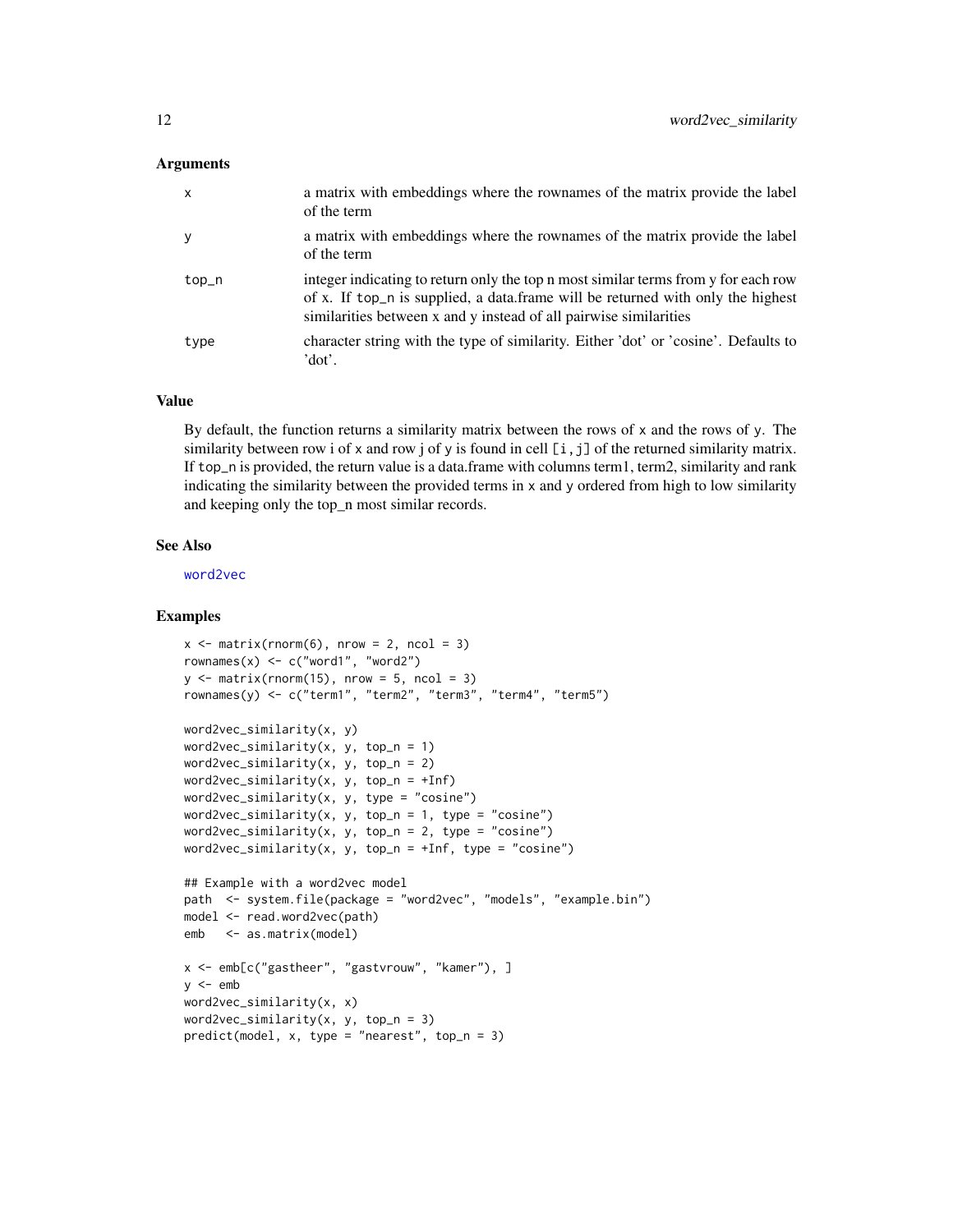<span id="page-12-0"></span>write.word2vec *Save a word2vec model to disk*

## Description

Save a word2vec model as a binary file to disk or as a text file

## Usage

write.word2vec(x, file, type = c("bin", "txt"), encoding = "UTF-8")

## Arguments

| X        | an object of class w2v or w2v_trained as returned by word2vec                                             |
|----------|-----------------------------------------------------------------------------------------------------------|
| file     | the path to the file where to store the model                                                             |
| type     | either 'bin' or 'txt' to write respectively the file as binary or as a text file. De-<br>faults to 'bin'. |
| encoding | encoding to use when writing a file with type 'txt' to disk. Defaults to 'UTF-8'                          |

## Value

a logical indicating if the save process succeeded

## See Also

[word2vec](#page-7-1)

#### Examples

```
path <- system.file(package = "word2vec", "models", "example.bin")
model <- read.word2vec(path)
```
## Save the model to hard disk as a binary file path <- "mymodel.bin"

write.word2vec(model, file = path)

```
## Save the model to hard disk as a text file (uses package udpipe)
library(udpipe)
path <- "mymodel.txt"
```

```
write.word2vec(model, file = path, type = "txt")
```